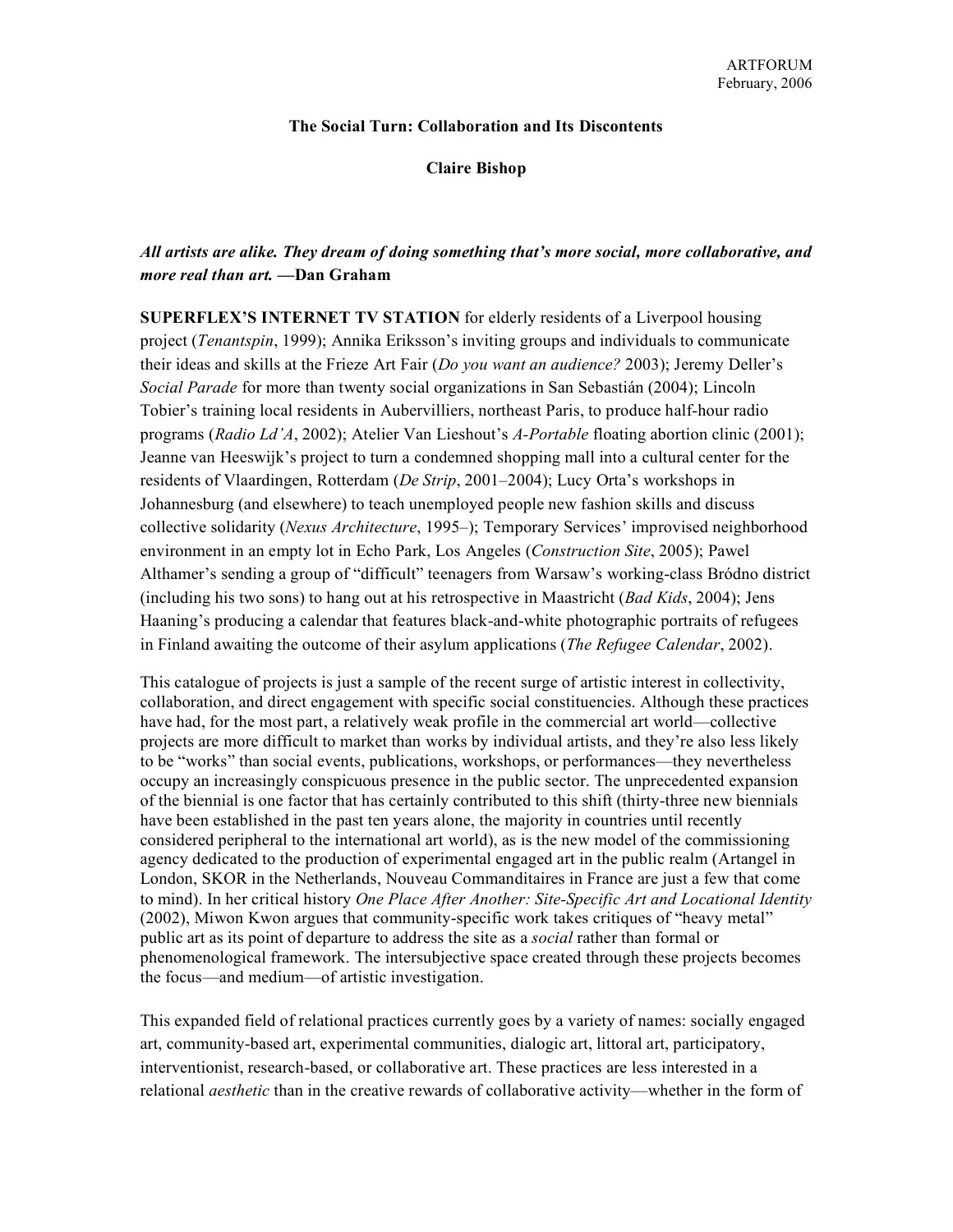working with preexisting communities or establishing one's own interdisciplinary network. It is tempting to date the rise in visibility of these practices to the early 1990s, when the fall of Communism deprived the Left of the last vestiges of the revolution that had once linked political and aesthetic radicalism. Many artists now make no distinction between their work inside and outside the gallery, and even highly established and commercially successful figures like Francis Alÿs, Pierre Huyghe, Matthew Barney, and Thomas Hirschhorn have all turned to social collaboration as an extension of their conceptual or sculptural practice. Although the objectives and output of these various artists and groups vary enormously, all are linked by a belief in the empowering creativity of collective action and shared ideas.

This mixed panorama of socially collaborative work arguably forms what avant-garde we have today: artists using social situations to produce dematerialized, antimarket, politically engaged projects that carry on the modernist call to blur art and life. For Nicolas Bourriaud in *Relational Aesthetics* (1998), the defining text of relational practice, "art is the place that produces a specific sociability," precisely because "it *tightens the space of relations*, unlike TV." For Grant H. Kester, in another key text, *Conversation Pieces: Community and Communication in Modern Art* (2004), art is uniquely placed to counter a world in which "we are reduced to an atomized pseudocommunity of consumers, our sensibilities dulled by spectacle and repetition." For these and other supporters of socially engaged art, the creative energy of participatory practices rehumanizes—or at least de-alienates—a society rendered numb and fragmented by the repressive instrumentality of capitalism. But the urgency of this *political* task has led to a situation in which such collaborative practices are automatically perceived to be equally important *artistic* gestures of resistance: There can be no failed, unsuccessful, unresolved, or boring works of collaborative art because all are equally essential to the task of strengthening the social bond. While I am broadly sympathetic to that ambition, I would argue that it is also crucial to discuss, analyze, and compare such work critically *as art*. This critical task is particularly pressing in Britain, where New Labour uses a rhetoric almost identical to that of socially engaged art to steer culture toward policies of social inclusion. Reducing art to statistical information about target audiences and "performance indicators," the government prioritizes social effect over considerations of artistic quality.

The emergence of criteria by which to judge social practices is not assisted by the present-day standoff between the nonbelievers (aesthetes who reject this work as marginal, misguided, and lacking artistic interest of any kind) and the believers (activists who reject aesthetic questions as synonymous with cultural hierarchy and the market). The former, at their most extreme, would condemn us to a world of irrelevant painting and sculpture, while the latter have a tendency to self-marginalize to the point of inadvertently reinforcing art's autonomy, thereby preventing any productive rapprochement between art and life. Is there ground on which the two sides can meet?

**WHAT SERIOUS CRITICISM** has arisen in relation to socially collaborative art has been framed in a particular way: The social turn in contemporary art has prompted an ethical turn in art criticism. This is manifest in a heightened attention to *how* a given collaboration is undertaken. In other words, artists are increasingly judged by their working process—the degree to which they supply good or bad models of collaboration—and criticized for any hint of potential exploitation that fails to "fully" represent their subjects, as if such a thing were possible. This emphasis on process over product (i.e., means over ends) is justified as oppositional to capitalism's predilection for the contrary. The indignant outrage directed at Santiago Sierra is a prominent example of this tendency, but it has been disheartening to read the criticism of other artists that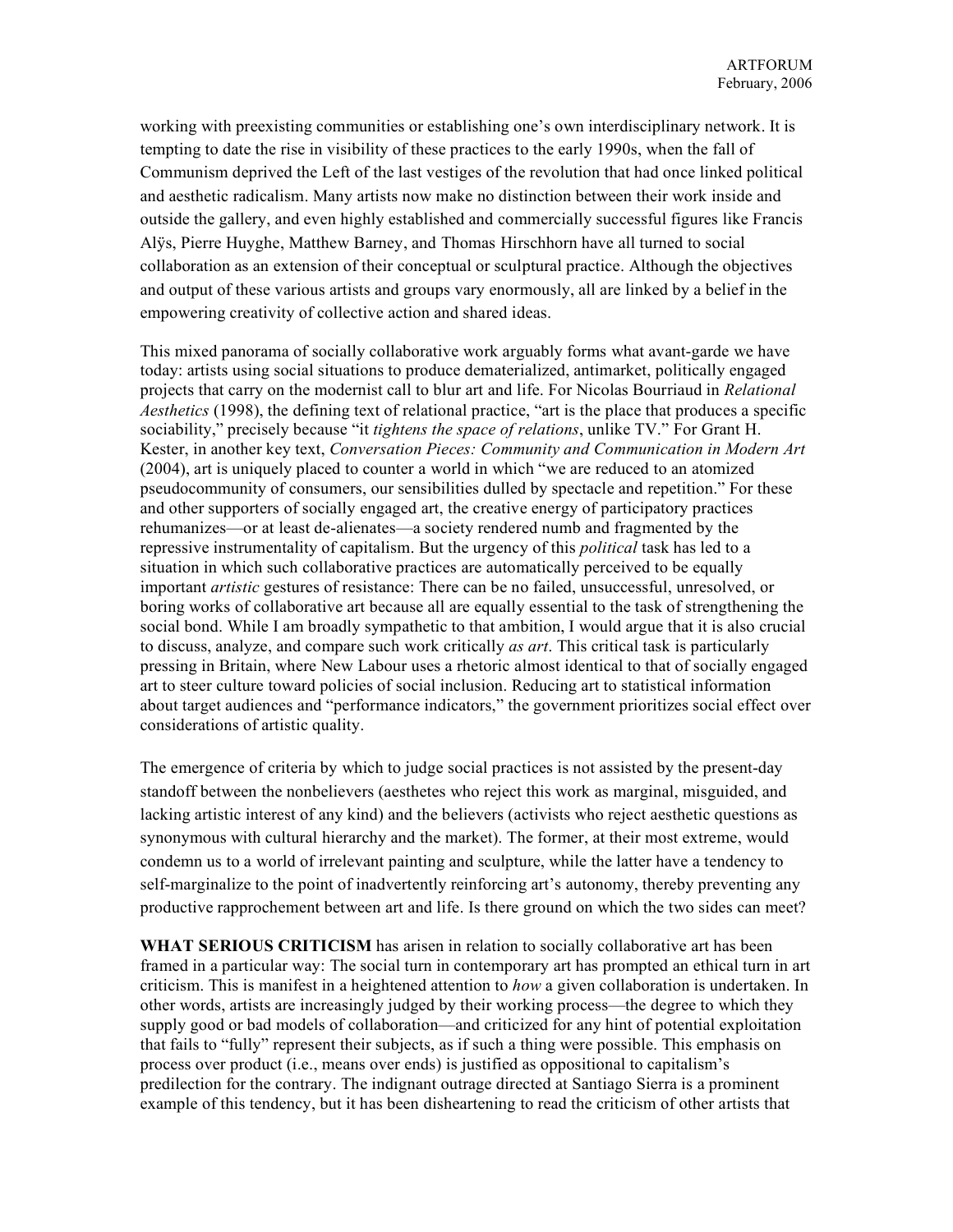also arises in the name of this equation: Accusations of mastery and egocentrism are leveled at artists who work with participants to realize a project instead of allowing it to emerge through consensual collaboration.

The writing around the Turkish artists' collective Oda Projesi provides a clear example of the way in which aesthetic judgments have been overtaken by ethical criteria. Oda Projesi is a group of three artists who, since 1997, have based their activities around a three-room apartment in the Galata district of Istanbul (*oda projesi* is Turkish for "room project"). The apartment provides a platform for projects generated by the collective in cooperation with its neighbors, such as a children's workshop with the Turkish painter Komet, a community picnic with the sculptor Erik Göngrich, and a parade for children organized by the Tem Yapin theater group. Oda Projesi argue that they wish to open up a context for the possibility of interchange and dialogue, motivated by a desire to integrate with their surroundings. They insist that they are not setting out to improve or heal a situation—one of their project leaflets contains the slogan "exchange not change"—though they clearly see their work as gently oppositional. By working directly with their neighbors to organize workshops and events, they evidently want to produce a more creative and participatory social fabric. They talk of creating "blank spaces" and "holes" in the face of an overorganized and bureaucratic society, and of being "mediators" between groups of people who normally don't have contact with one another.

Because much of Oda Projesi's work exists on the level of art education and community events, we can see them as dynamic members of the community bringing art to a wider audience. It is important that they are opening up the space for non-object-based practice in Turkey, a country whose art academies and art market are still largely oriented toward painting and sculpture. And one may also be pleased, as I am, that it is three women who have undertaken this task. But their conceptual gesture of reducing the authorial status to a minimum ultimately becomes inseparable from the community arts tradition. Even when transposed to Sweden, Germany, and the other countries where Oda Projesi have exhibited, there is little to distinguish their projects from other socially engaged practices that revolve around the predictable formulas of workshops, discussions, meals, film screenings, and walks. Perhaps this is because the question of aesthetic value is not valid for Oda Projesi. When I interviewed the collective for *Untitled* magazine (Spring 2005) and asked what criteria they base their own work on, they replied that they judge it by the decisions they make about where and with whom they collaborate: Dynamic and sustained relationships provide their markers of success, not aesthetic considerations. Indeed, because their practice is based on collaboration, Oda Projesi consider *aesthetic* to be "a dangerous word" that should not be brought into discussion. This seemed to me to be a curious response: If the aesthetic is dangerous, isn't that all the more reason it should be interrogated?

Oda Projesi's ethical approach is adopted by the Swedish curator Maria Lind in a recent essay on their work. Lind is one of the most articulate supporters of political and relational practices, and she undertakes her curatorial work with a trenchant commitment to the social. In her essay on Oda Projesi, published in Claire Doherty's *From Studio to Situations: Contemporary Art and the Question of Context* (2004), she notes that the group is not interested in showing or exhibiting art but in "using art as a means for creating and recreating new relations between people." She goes on to discuss the collective's project in Riem, near Munich, in which they collaborated with a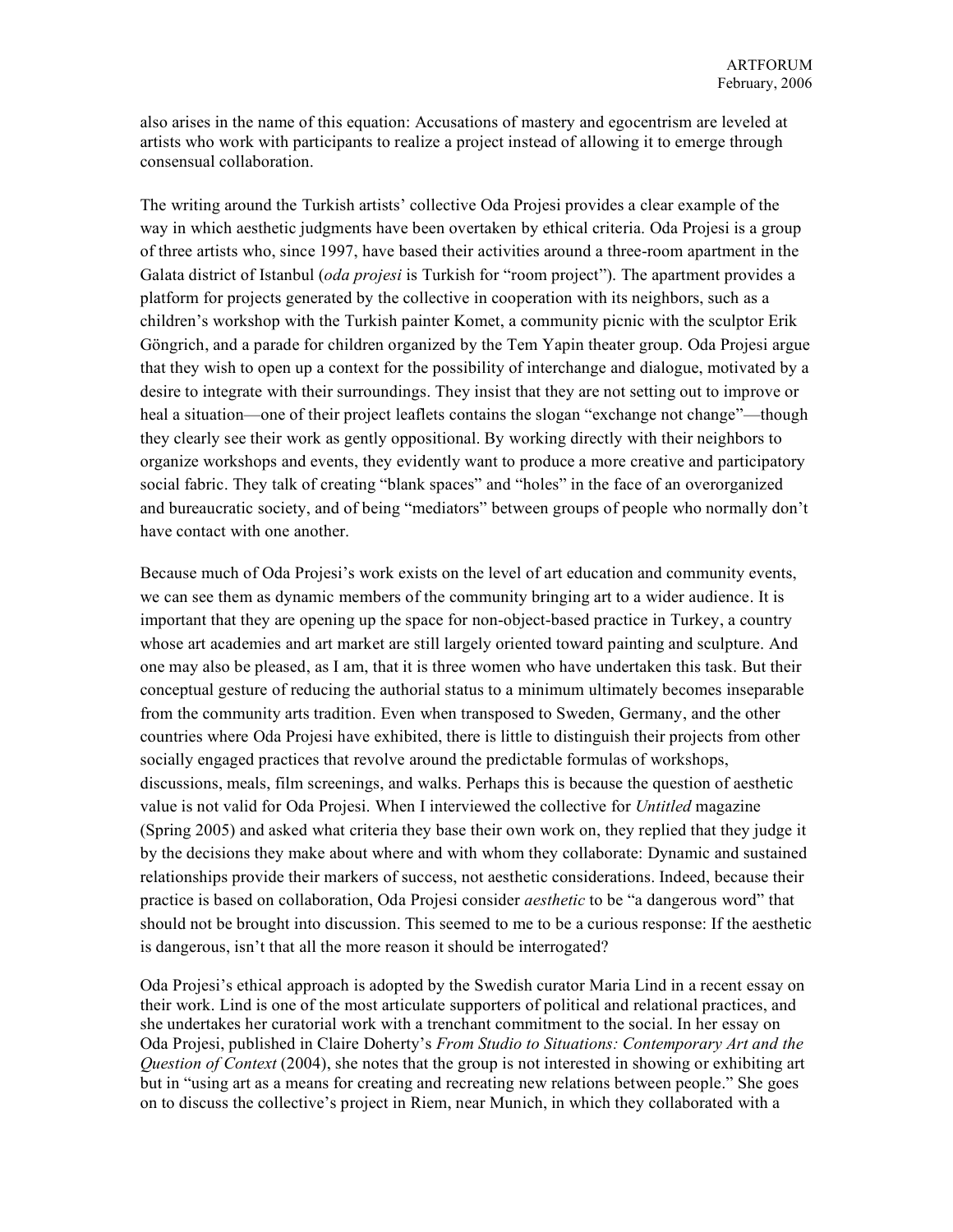local Turkish community to organize a tea party, guided tours led by the residents, hairdressing and Tupperware parties, and the installation of a long roll of paper that people wrote and drew on to stimulate conversations. Lind compares this endeavor to Hirschhorn's *Bataille Monument*, 2002, his well-known collaboration with a mainly Turkish community in Kassel. (This elaborate project included a TV studio, an installation about Bataille, and a library themed around the interests of the dissident Surrealist.) Lind observes that Oda Projesi, contrary to Hirschhorn, are the better artists because of the equal status they give to their collaborators: "[Hirschhorn's] aim is to create art. For the *Bataille Monument* he had already prepared, and in part also executed, a plan on which he needed help to implement. His participants were paid for their work and their role was that of the 'executor' and not 'co-creator.'" Lind goes on to argue that Hirschhorn's work, by using participants to critique the art genre of the monument, was rightly criticized for "'exhibiting' and making exotic marginalized groups and thereby contributing to a form of social pornography." By contrast, she writes, Oda Projesi "work with groups of people in their immediate environments and allow them to wield great influence on the project."

It's worth looking closely at Lind's criteria here. Her assessment is based on an ethics of authorial renunciation: The work of Oda Projesi is better than that of Hirschhorn because it exemplifies a superior model of collaborative practice. The conceptual density and artistic significance of the respective projects are sidelined in favor of an appraisal of the artists' relationship with their collaborators. Hirschhorn's (purportedly) exploitative relationship is compared negatively to Oda Projesi's inclusive generosity. In other words, Lind downplays what might be interesting in Oda Projesi's work *as art*—the possible achievement of making dialogue a medium or the significance of dematerializing a project into social process. Instead, her criticism is dominated by *ethical* judgments on working procedure and intentionality.

Similar examples can be found in the writing on Superflex, Eriksson, van Heeswijk, Orta, and many other artists working in a socially ameliorative tradition. This ethical imperative finds support in most of the theoretical writing on art that collaborates with "real" people (i.e., those who are not the artist's friends or other artists). The curator and critic Lucy R. Lippard, concluding her book *The Lure of the Local: Senses of Place in a Multicentered Society* (1997), a discussion of site-specific art from an ecological/postcolonial perspective, presents an eight-point "place ethic" for artists who work with communities. Kester's *Conversation Pieces*, while lucidly articulating many of the problems associated with such practices, nevertheless advocates an art of concrete interventions in which the artist does not occupy a position of pedagogical or creative mastery. In *Good Intentions: Judging the Art of Encounter* (2005), the Dutch critic Erik Hagoort argues that we must not shy away from making moral judgments on this art but must weigh the presentation and representation of an artist's good intentions. In each of these examples, authorial intentionality (or a humble lack thereof) is privileged over a discussion of the work's conceptual significance as a social and aesthetic form. Paradoxically, this leads to a situation in which not only collectives but also individual artists are praised for their authorial renunciation. And this may explain, to some degree, why socially engaged art has been largely exempt from art criticism. Emphasis is shifted away from the disruptive *specificity* of a given work and onto a *generalized* set of moral precepts.

**IN** *CONVERSATION PIECES* Kester argues that consultative and "dialogic" art necessitates a shift in our understanding of what art is—away from the visual and sensory (which are individual experiences) and toward "discursive exchange and negotiation." He challenges us to treat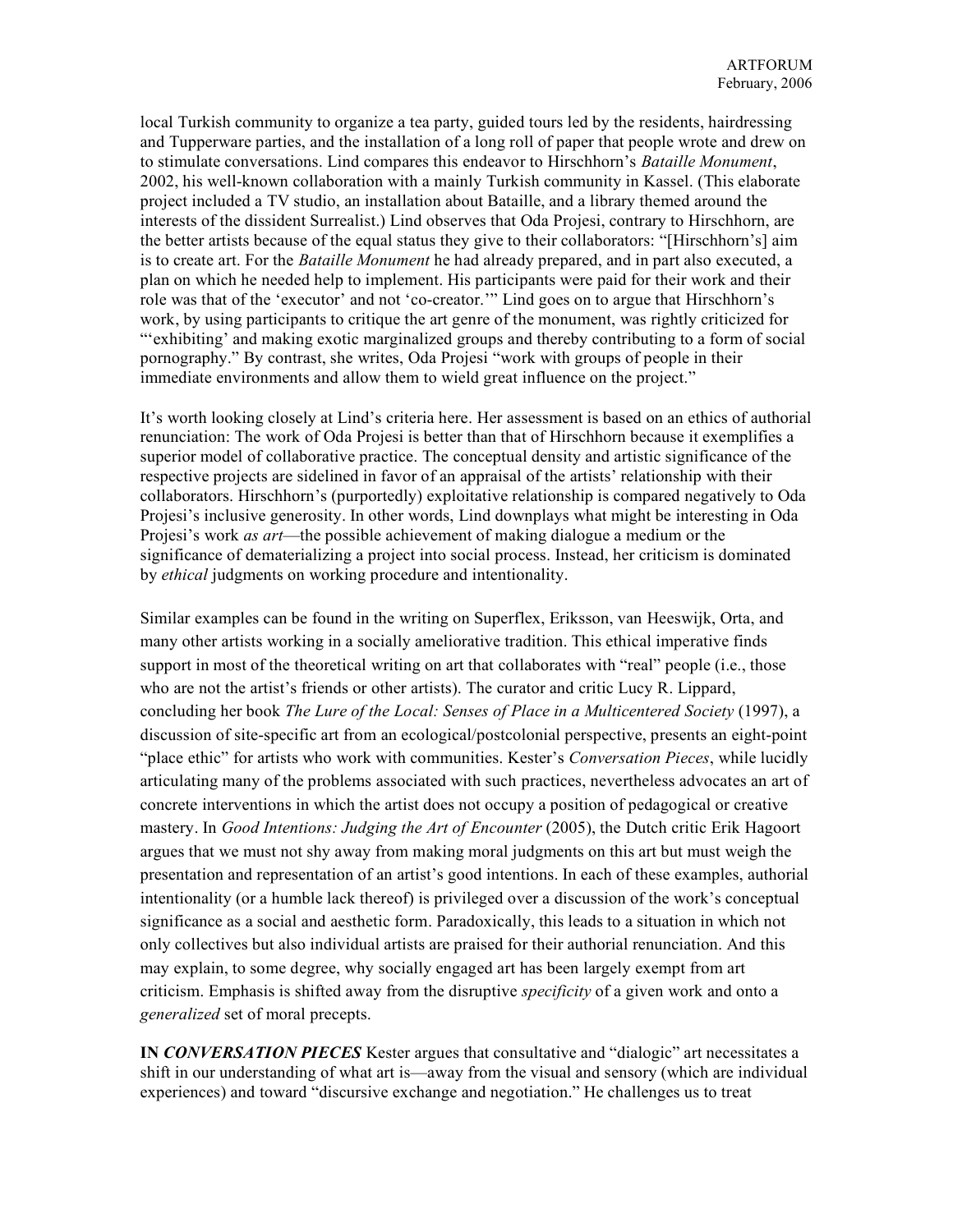communication as an aesthetic form, but, ultimately, he fails to defend this, and seems perfectly content to allow that a socially collaborative art project could be deemed a success if it works on the level of social intervention even though it founders on the level of art. In the absence of a commitment to the aesthetic, Kester's position adds up to a familiar summary of the intellectual trends inaugurated by identity politics: respect for the other, recognition of difference, protection of fundamental liberties, and an inflexible mode of political correctness. As such, it also constitutes a rejection of any art that might offend or trouble its audience—most notably the historical avant-garde, within whose avant-garde lineage Kester nevertheless wishes to situate social engagement as a radical practice. He criticizes Dada and Surrealism, which sought to "shock" viewers into being more sensitive and receptive to the world, for presuming the artist to be a privileged bearer of insights. I would argue that such discomfort and frustration—along with absurdity, eccentricity, doubt, or sheer pleasure—can, on the contrary, be crucial elements of a work's aesthetic impact and are essential to gaining new perspectives on our condition. The best examples of socially collaborative art give rise to these—and many other—effects, which must be read alongside more legible intentions, such as the recovery of a phantasmic social bond or the sacrifice of authorship in the name of a "true" and respectful collaboration. Some of these projects are well known: Hirschhorn's *Musée Précaire Albinet* and *24h Foucault* (both 2004); Aleksandra Mir's *Cinema for the Unemployed*, 1998; Alÿs's *When Faith Moves Mountains*, 2002. Rather than positioning themselves within an activist lineage, in which art is marshaled to effect social change, these artists have a closer relationship to avant-garde theater, performance, or architectural theory. As a consequence, perhaps, they attempt to think the aesthetic and the social/political *together*, rather than subsuming both within the ethical.

**THE BRITISH ARTIST** Phil Collins, for example, fully integrates these two concerns in his work. Invited to undertake a residency in Jerusalem, he decided to hold a disco-dancing marathon for teenagers in Ramallah, which he recorded to produce the two-channel video installation *they shoot horses*, 2004. Collins paid nine teenagers to dance continuously for eight hours, on two consecutive days, in front of a garish pink wall to an unrelentingly cheesy compilation of pop hits from the past four decades. The teenagers are mesmerizing and irresistible as they move from exuberant partying to boredom and finally exhaustion. The sound track's banal lyrics of ecstatic love and rejection acquire poignant connotations in light of the kids' double endurance of the marathon and of the interminable political crisis in which they are trapped. It goes without saying that *they shoot horses* is a perverse representation of the "site" that the artist was invited to respond to: The occupied territories are never shown explicitly but are ever-present as a frame. This use of the *hors cadre* has a political purpose: Collins's decision to present the participants as generic globalized teenagers becomes clear when we consider the puzzled questions regularly overheard when one watches the video in public: How come Palestinians know Beyoncé? How come they're wearing Nikes? By voiding the work of direct political narrative, Collins demonstrates how swiftly this space is filled by fantasies generated by the media's selective production and dissemination of images from the Middle East (since the typical Western viewer seems condemned to view young Arabs either as victims or as medieval fundamentalists). By using pop music as familiar to Palestinian as to Western teens, Collins also provides a commentary on globalization that is considerably more nuanced than most activist-oriented political art. *They shoot horses* plays off the conventions of benevolent socially collaborative practice (it creates a new narrative for its participants and reinforces a social bond) but combines them with the visual and conceptual conventions of reality TV. The presentation of the work as a two-screen installation lasting a full eight-hour workday subverts both genres in its emphatic use of seduction on the one hand and grueling duration on the other.

The work of Polish artist Artur Zmijewski, like that of Collins, often revolves around the devising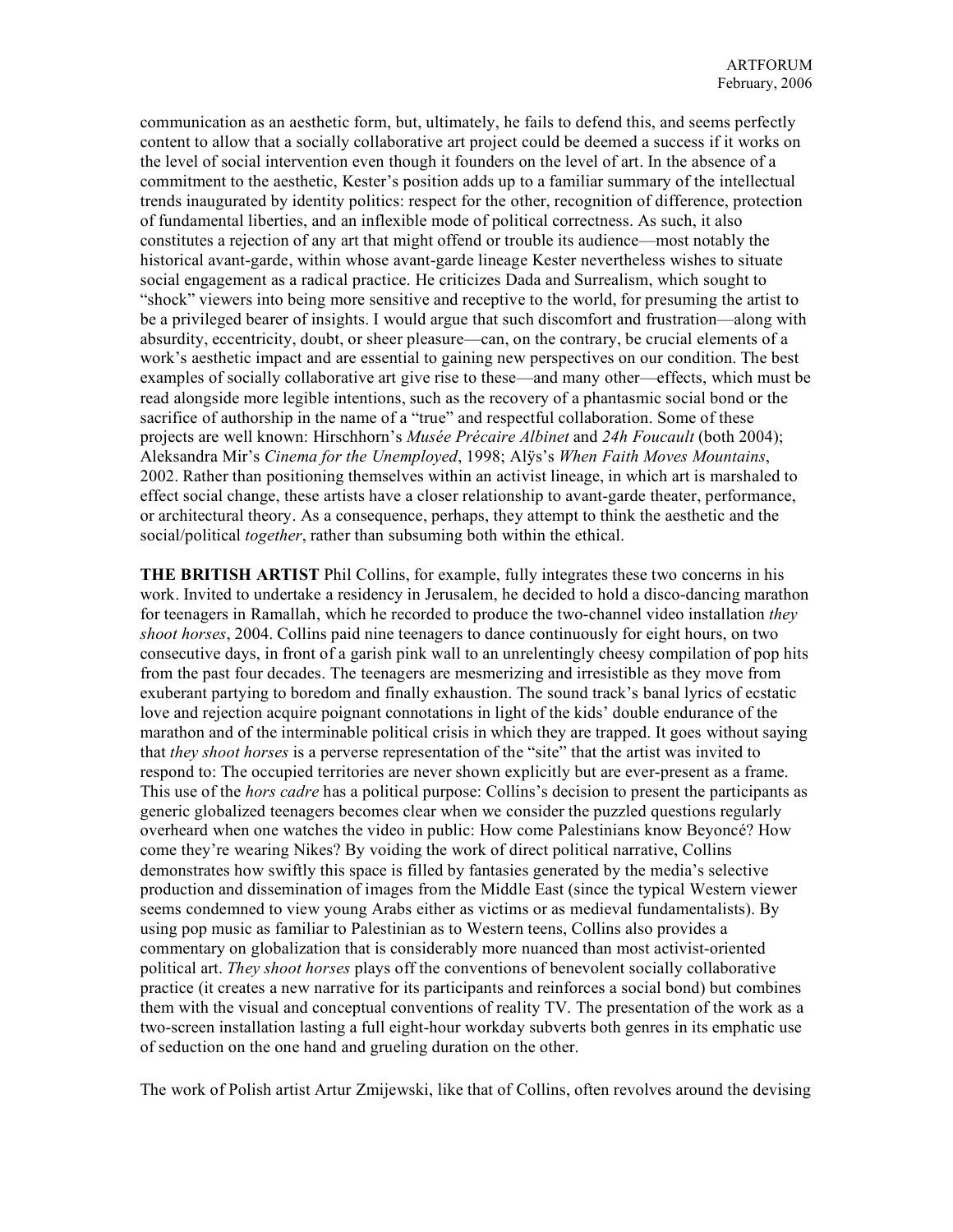and recording of difficult—sometimes excruciating—situations. In Zmijewski's video *The Singing Lesson I*, 2001, a group of deaf students is filmed singing the Kyrie to Jan Maklakiewicz's 1944 *Polish* Mass in a Warsaw church. The opening shot is staggeringly hard: An image of the church interior, all elegant Neoclassical symmetry, is offset by the cacophonous, distorted voice of a young girl. She is surrounded by fellow students who, unable to hear her efforts, chat with one another in sign language. Zmijewski's editing draws constant attention to the contrast between the choir and its environment, suggesting that religious paradigms of perfection continue to inform our ideas of beauty. A second version of *The Singing Lesson* was filmed in Leipzig in 2002. This time the deaf students, together with a professional chorister, sing a Bach cantata to the accompaniment of a Baroque chamber orchestra in Saint Thomas Church, where Bach once served as cantor and is buried. The German version is edited to reveal a more playful side of the experiment. Some students take the task of performing seriously; others abandon it in laughter. Their gestures of sign language in rehearsal are echoed by those of the conductor: two visual languages that serve to equate the two types of music produced by Zmijewski's experiment—the harmonies of the orchestra and the strained wailing of the choir. The artist's editing, compounded by my inability to understand sign language, seems integral to the film's point: We can only ever have limited access to others' emotional and social experiences, and the opacity of this knowledge obstructs any analysis founded on such assumptions. Instead we are invited to read what is presented to us—a perverse assemblage of conductor, musicians, and deaf choir that produces something more complex, troubling, and multilayered than the release of individual creativity.

It will be protested that both Collins and Zmijewski produce videos for consumption within a gallery, as if the space outside it were automatically more authentic—a logic that has been definitively unraveled by Kwon in *One Place After Another*. Her advocacy of art that "unworks" community might usefully be applied to the practice of British artist Jeremy Deller. In 2001 he organized the reenactment of a key event from the English miners' strike of 1984—a violent clash between miners and the police in the village of Orgreave in Yorkshire. *The Battle of Orgreave* was a one-day restaging of this confrontation, performed by former miners and policemen, together with a number of historical reenactment societies. Although the work seemed to contain a twisted therapeutic element (in that both miners and police involved in the struggle participated, some of them swapping roles), *The Battle of Orgreave* didn't seem to heal a wound so much as reopen it. Deller's event was both politically legible and utterly pointless: It summoned the experiential potency of political demonstrations but only to expose a wrong seventeen years too late. It gathered the people together to remember and replay a disastrous event, but this remembrance took place in circumstances more akin to a village fair, with a brass band, food stalls, and children running around. This contrast is particularly evident in the only video documentation of *The Battle of Orgreave*, which forms part of an hour-long film by Mike Figgis, a left-wing filmmaker who explicitly uses the work as a vehicle for his indictment of the Thatcher government. Clips of Deller's event are shown between emotional interviews with former miners, and the clash in tone is disconcerting. *The Battle of Orgreave* stages a political grievance, but plays it out in a different key, since Deller's action both is and isn't a violent encounter. The involvement of historical reenactment societies is integral to this ambiguity, since their participation symbolically elevated the relatively recent events at Orgreave to the status of English history while drawing attention to this eccentric leisure activity in which bloody battles are enthusiastically replicated as a social and aesthetic diversion. The whole event could be understood as contemporary history painting that collapses representation and reality.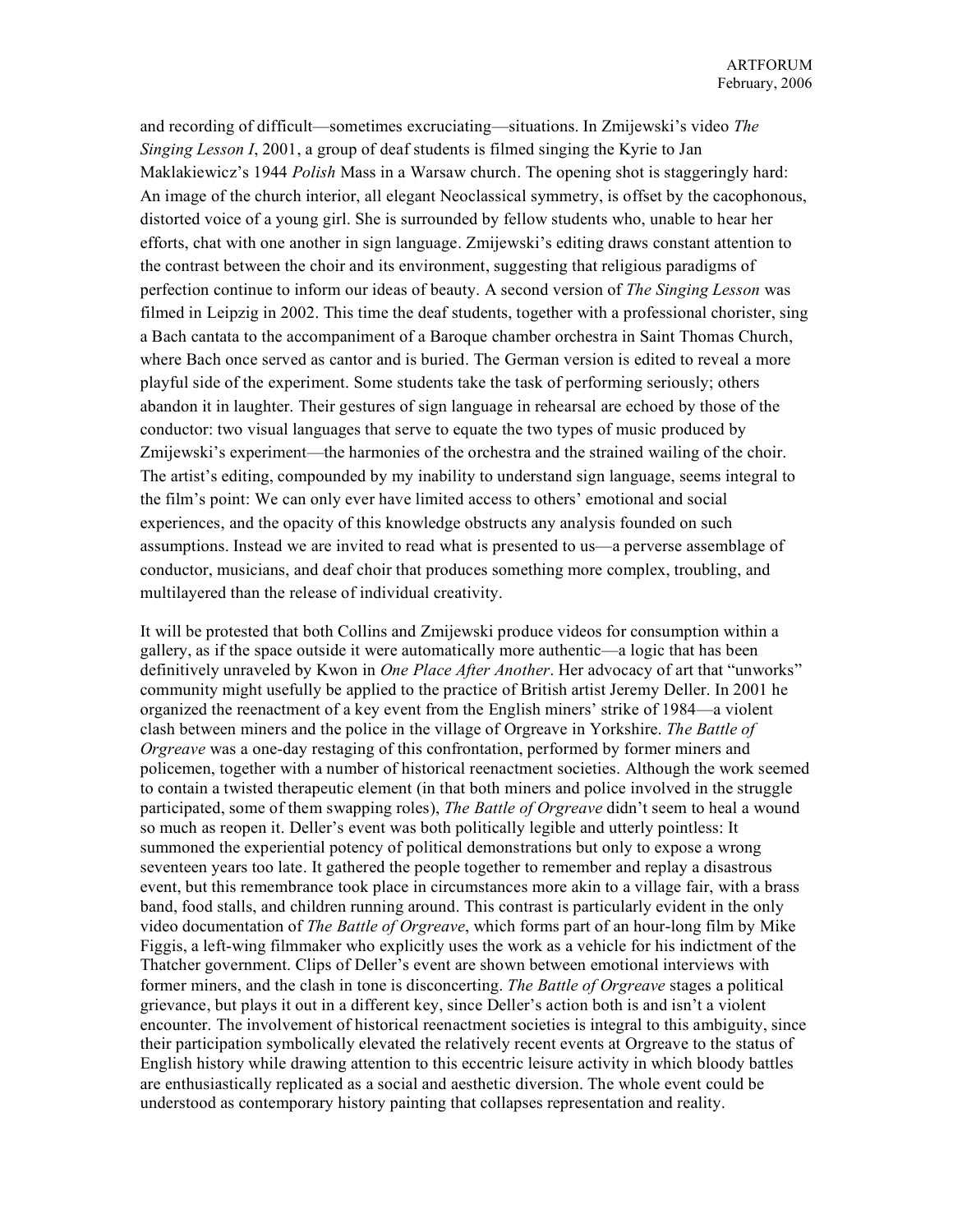Operating on a less charged symbolic level, Carsten Höller's project *The Baudouin Experiment: A Deliberate, Non-Fatalistic, Large-Scale Group Experiment in Deviation*, 2001, is strikingly neutral by comparison. The event took as its point of departure an incident in 1991 when the late King Baudouin of Belgium abdicated for a day to allow an abortion law of which he did not approve to be passed. Höller brought together a group of one hundred people to sit in one of the silver balls of the Atomium in Brussels for twenty-four hours and to abandon their usual lives for a day. Basic provisions were supplied (furniture, food, toilets), but otherwise there were no means of contact with the outside world. Though it bore some resemblance to a reality show like *Big Brother*, the social action was not recorded. This refusal to document the project was an extension of Höller's ongoing interest in the category of "doubt," and *The Baudouin Experiment* forms his most condensed consideration of this idea to date. Without documentation of such an anonymous project, would we believe that the piece ever really existed? In retrospect, the elusiveness of Höller's event is akin to the uncertainty we may feel when looking at documentation of socially engaged art that asks us to take its claims of meaningful dialogue and political empowerment on trust. In this context *The Baudouin Experiment* was an event of profound *in*action, or "passive activism"—a refusal of everyday productivity, but also a refusal to instrumentalize art in compensation for some perceived social lack.

Deller, Collins, Zmijewski, and Höller do not make the "correct" ethical choice, they do not embrace the Christian ideal of self-sacrifice; instead, they act on their desire without the incapacitating restrictions of guilt. In so doing, their work joins a tradition of highly authored situations that fuse social reality with carefully calculated artifice. This tradition needs to be written, beginning, perhaps, with the "Dada-Season" in the spring of 1921, a series of manifestations that sought to involve the Parisian public. The most salient of these events was an "excursion" (hosted by André Breton, Tristan Tzara, Louis Aragon, et al.) to the church of Saint Julien le Pauvre that drew more than one hundred people despite the pouring rain. The inclement weather cut the tour short and prevented an "auction of abstractions" from being realized. In this Dada excursion, as in the examples given above, intersubjective relations weren't an end in themselves but rather served to unfold a more complex knot of concerns about pleasure, visibility, engagement, and the conventions of social interaction.

**THE DISCURSIVE CRITERIA** of socially engaged art are, at present, drawn from a tacit analogy between anticapitalism and the Christian "good soul." In this schema, self-sacrifice is triumphant: The artist should renounce authorial presence in favor of allowing participants to speak through him or her. This self-sacrifice is accompanied by the idea that art should extract itself from the "useless" domain of the aesthetic and be fused with social praxis. As the French philosopher Jacques Rancière has observed, this denigration of the aesthetic ignores the fact that the system of art as we understand it in the West—the "aesthetic regime of art" inaugurated by Friedrich Schiller and the Romantics and still operative to this day—is predicated precisely on a confusion between art's autonomy (its position at one remove from instrumental rationality) and heteronomy (its blurring of art and life). Untangling this knot—or ignoring it by seeking more concrete ends for art—is slightly to miss the point, since the aesthetic is, according to Rancière, the ability to think contradiction: the productive contradiction of art's relationship to social change, characterized precisely by that tension between faith in art's autonomy and belief in art as